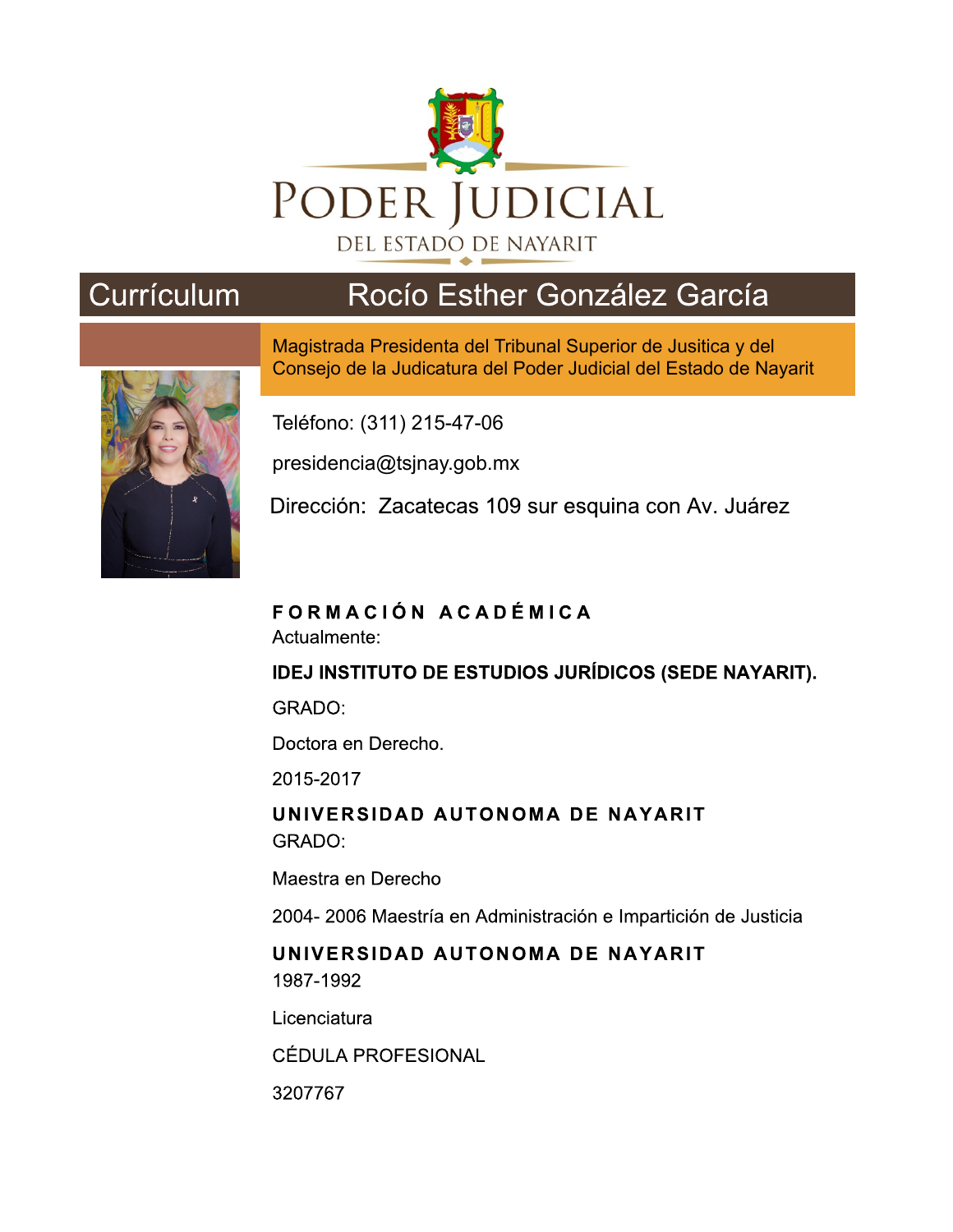# **TÉCNICO** PREPARATORIA ESTATAL NUMERO 13 1984-1987

**Bachillerato** 

## **SECUNDARIA FEDERAL NUMERO 2**

1981-1984

NIVEL BASICO

CENTRO ESCOLAR PRESIDENTE ALEMAN 1975-1981

**NIVEL BASICO** 

## EXPERIENCIA LABORAL DENTRO DE LA **INSTITUCIÓN**

## TRIBUNAL SUPERIOR DE JUSTICIA

- Actualmente Magistrada Presidenta del Tribunal Superior de Justicia y del Consejo de la Judicatura del Poder Judicial del Estado de Navarit
- Magistrada de la Sala Civil desde Octubre de 2015 hasta Mayo de 2022
- · Magistrada del Tribunal Superior de Justicia. periodo del 24 de de Septiembre de 2013 al 23 de Septiembre de 2023
- Parte inegrante del Capítulo México de la Asociación Internacional de Mujeres Juezas (IAWJ)
- Secretaria General de Acuerdos

#### **Funciones desempeñadas:**

Dentro de las atribuciones más importantes son la de asistir a las sesiones de Pleno, redactar actas, ejecutar acuerdos, suscribir la correspondencia, expedir certificaciones, coordinar el sistema de oficialía de partes, y demás que le asignen las leves, el reglamento y el presidente del Tribunal.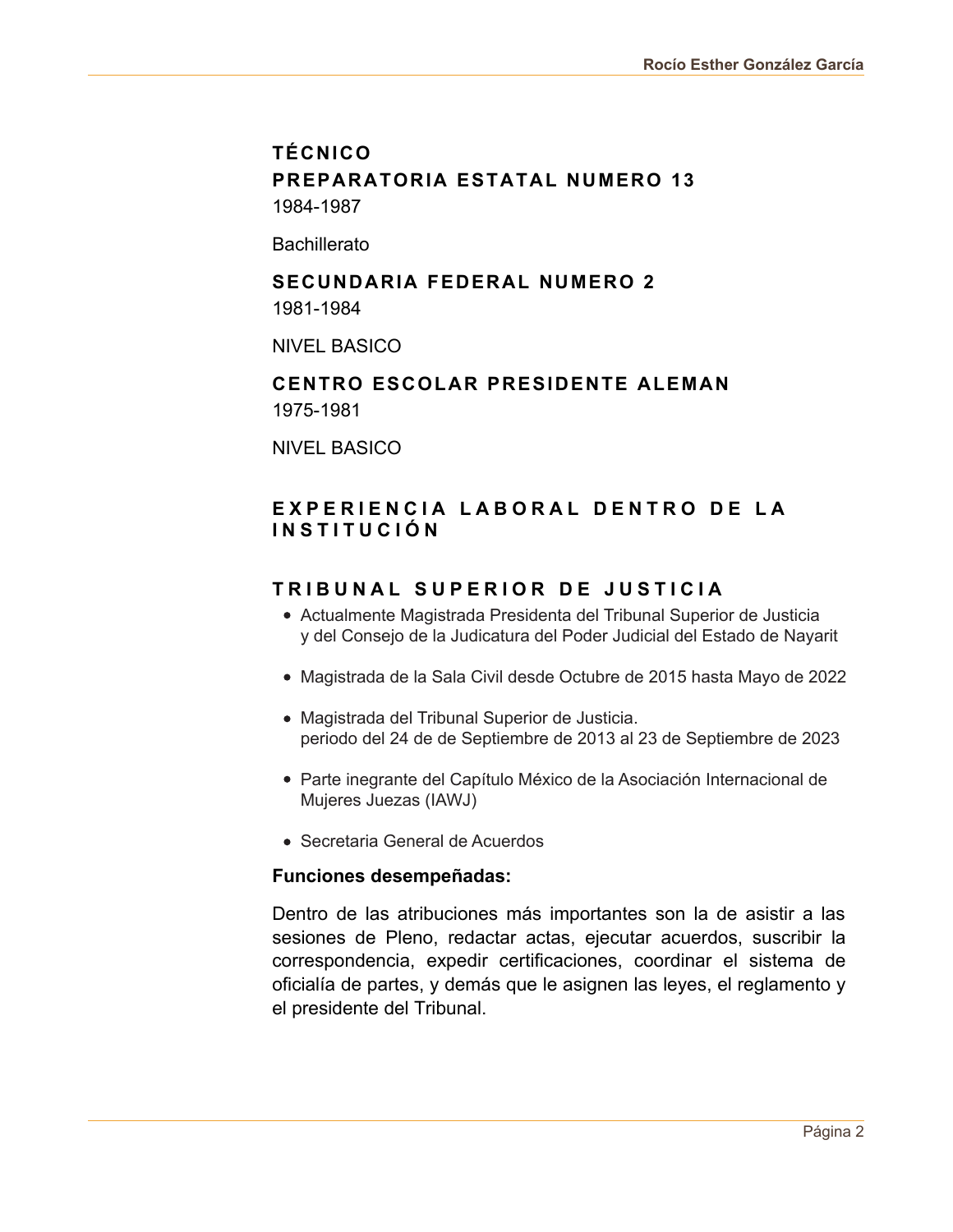- **.** Secretaria de Consejo de la Judicatura
- **Consejo de la Judicatura del Poder Judicial** del Estado

## PERIODO:

8 de septiembre de 2008-18 de octubre de 2010

Funciones desempeñadas:

Asistir a las sesiones de Consejo, levantar actas, dar cuenta de los asuntos turnados a comisiones y órganos internos, coordinar el funcionamiento del archivo y las demás que la ley, el reglamento y el presidente del Consejo le asignen.

**• Asesor de presidencia** 

## PERIODO:

10 de octubre de 2003- $7$  de septiembre de 2008.

**• Secretario de Estudio y Cuenta** 

#### **Sala Civil** 1998-2003

Funciones desempeñadas:

Elaboración de proyectos de resolución de Segunda Instancia, con respecto a las apelaciones.

**.** Juez por Ministerio de Ley en el Juzgado Mixto de Primera Instancian de Compostela, Nayarit.

Año de 1996

Funciones desempeñadas

Cubrir la ausencia temporal del Titular del Juzgado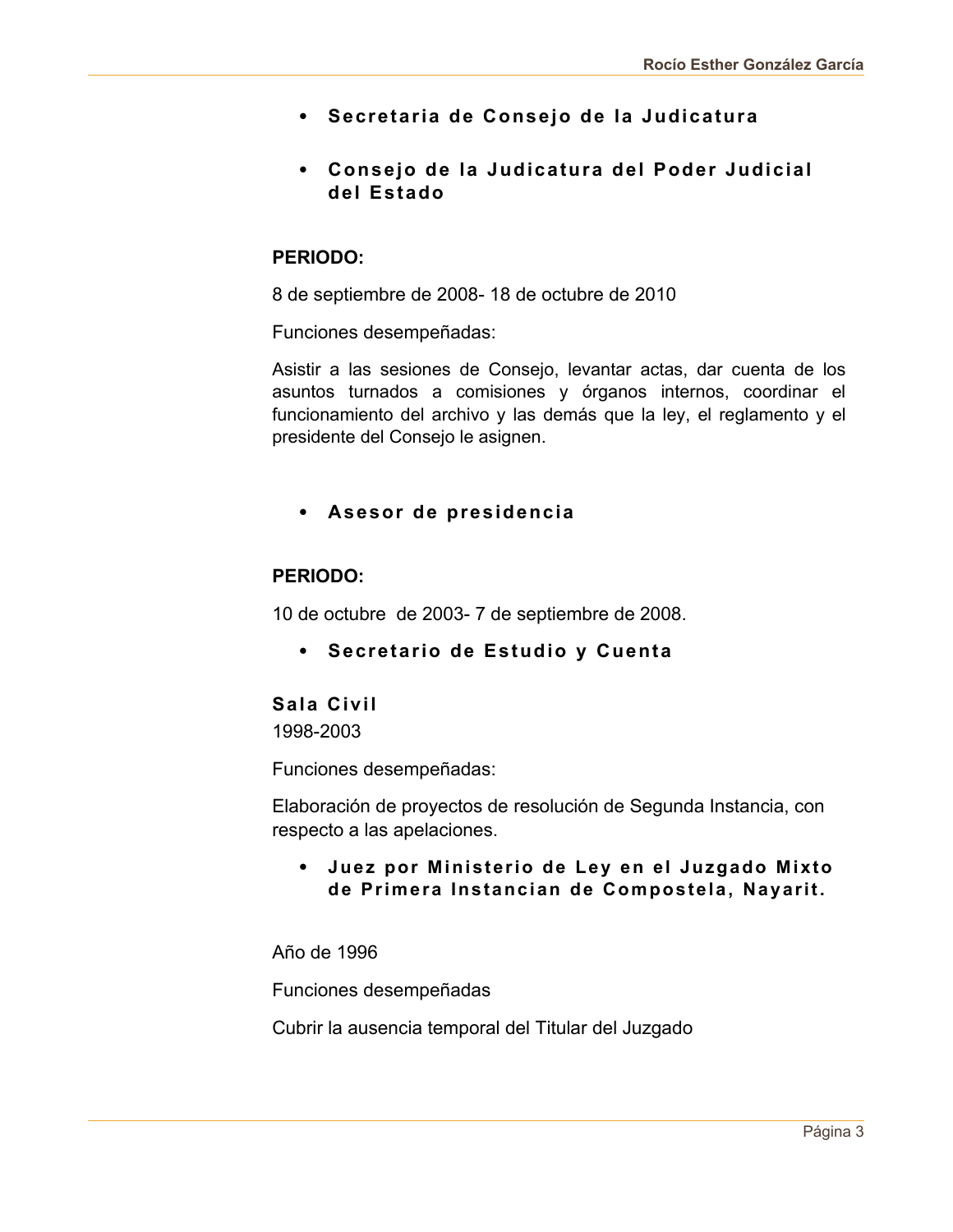**• Secretario de Acuerdos de los juzgados:** 

```
Juzgado Mixto de Primera Instancia de Compostela
Juzgado Primero Familiar
Juzgado Segundo Familiar
Juzgado Primero Civil
1996-1998
```
Funciones desempeñadas

Revisar promociones y elaborar acuerdos, celebrar audiencias, realizar diligencias.

**• Notificador de los juzgados:** 

```
Juzgado Primero Familiar
Juzgado Segundo Familiar
Juzgado Primero Civil
1992-1996
```
Funciones desempeñadas:

Realizar las notificaciones a las partes ordenadas en el acuerdo emitido por el Secretario.

## **EXPERIENCIA LABORAL FUERA DE LA INSTITUCIÓN:**

Sub Dirección de Averiguaciones Previas de la Procuraduría General de Justicia del Estado de Nayarit.

1989

Funciones desempeñadas:

Captura de averiguaciones previas

Secretaria Mecanógrafa

## Agencia Central de la Procuraduría General de **Justicia del Estado** 1989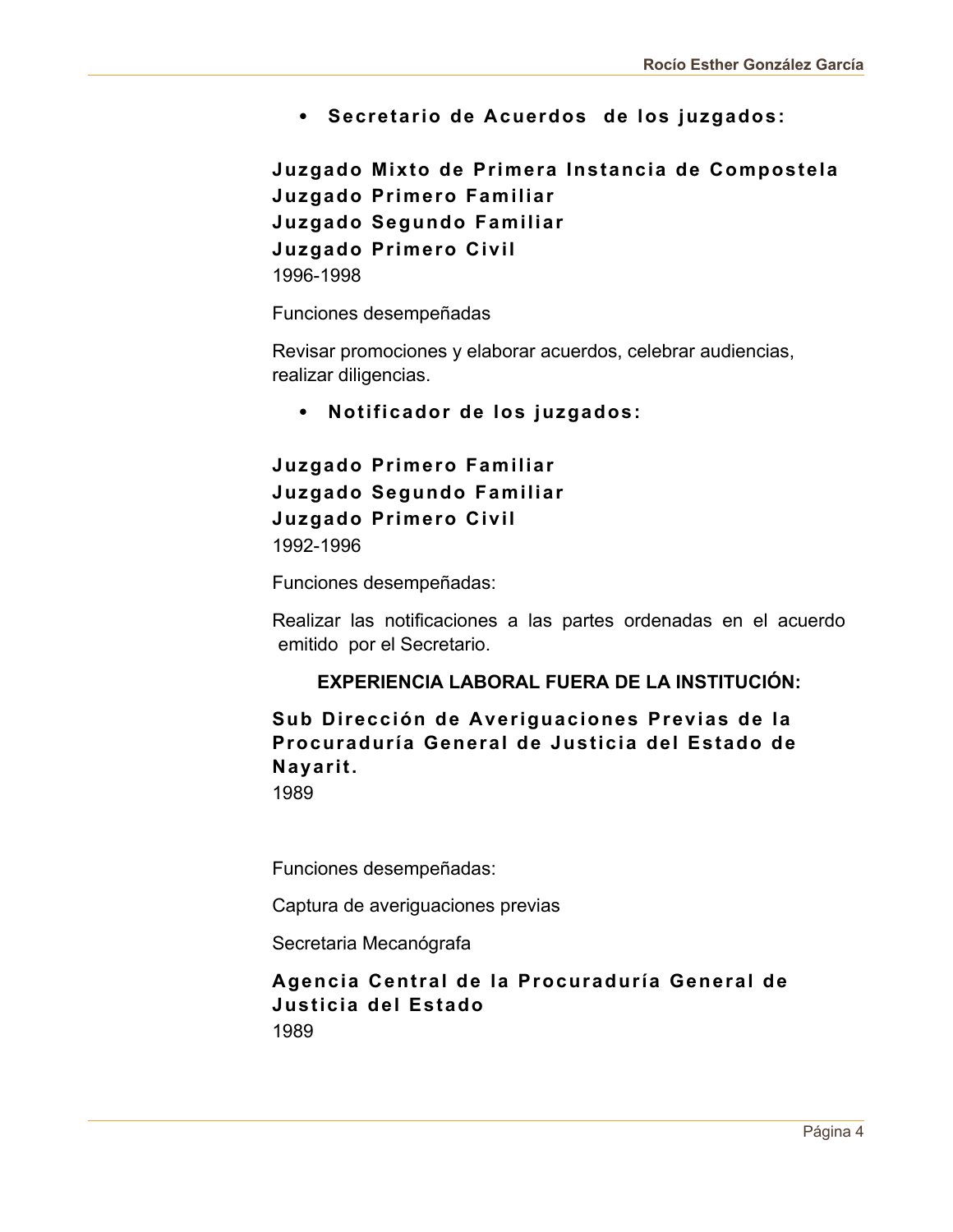**• Catedrático** 

# Universidad del Valle de Matatipac de Tepic 1998-1999

Funciones desempeñadas:

Impartición de Curso Derecho Civil IV.

#### $RECONOCIMIENTOS:$

- . Premio Estatal del abogado 2014 en la categoría "Merito al Servicio Administrativo" a través de la Secretaría General de Gobierno del Estado de Nayarit.
- . Como miembro fundador del Claustro de Doctores del Instituto de Estudios Jurídicos en su Primera Época 2007-2017.

# ENCUENTROS Y COLOQUIOS:

- Coloquio: "Centenario de Nayarit como Estado libre y Soberano". Auditorio "impartido en el auditorio "Carlos Marx" Unidad Académica de Economía de la Universidad Autónoma de Nayarit.
- Coloquio: "Poder Judicial del Estado de Nayarit en la Constitución Local" impartido en la Sala de Plenos Prisciliano Sánchez sede del Poder Judicial del Estado de Nayarit.
- . Coloquio: "Derechos de los Obreros en la Constitución Política del Estado de Nayarit" impartido Ex fábrica textil de Bellavista. Mayo 16 de 2017. 12: 00 horas.
- . Coloquio: "Que hay después de las Reformas Constitucionales en Materia de Amparo y Derechos Humanos" impartido en la Biblioteca Magna de la Universidad Autónoma de Nayarit.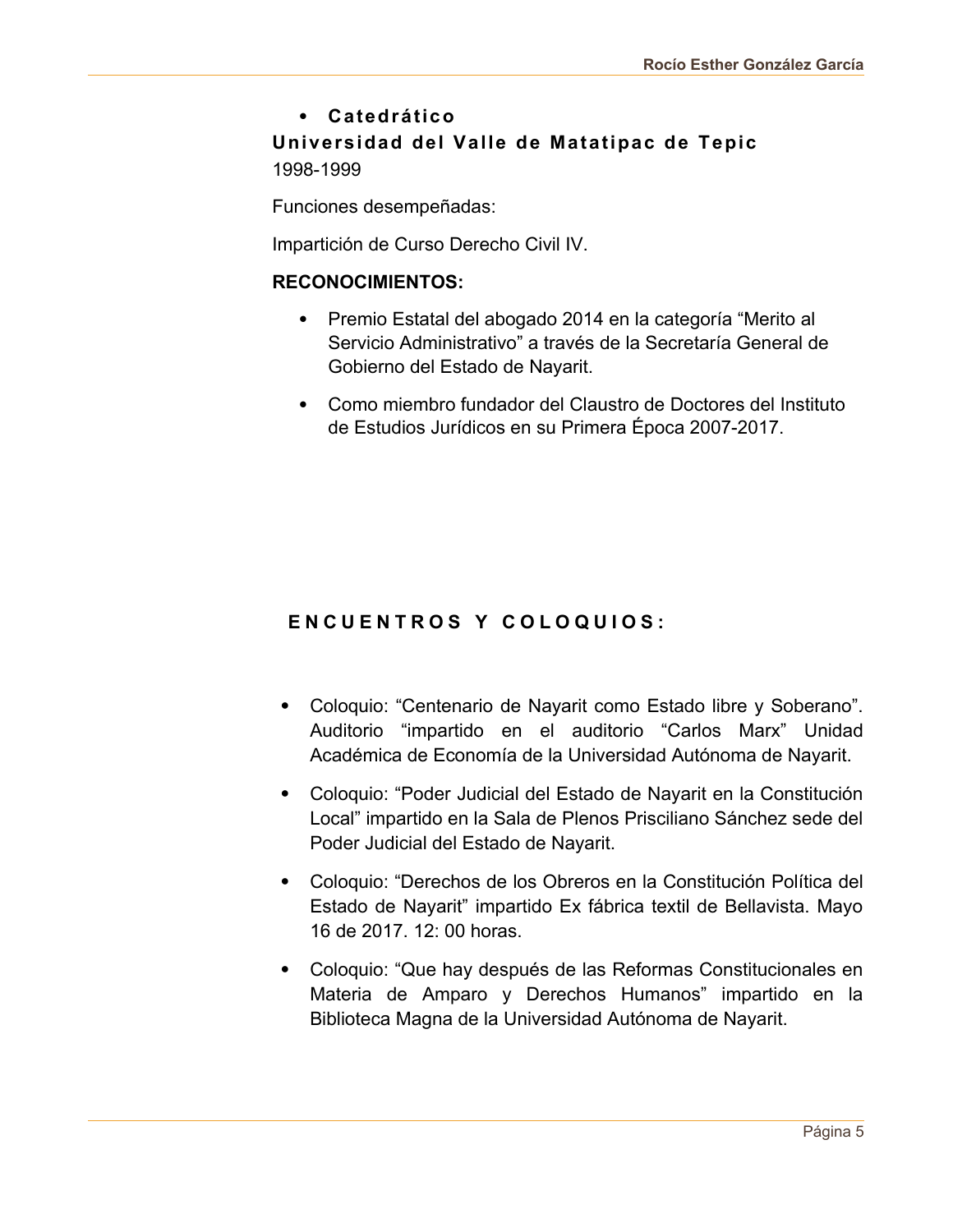- . Coloquio: "Que hay después de las Reformas Constitucionales en Materia de Amparo y Derechos Humanos" impartido en la Biblioteca Magna de la Universidad Autónoma de Nayarit.
- . IV Congreso Mexicano de Derecho Procesal Constitucional "El Amparo del siglo XXI" celebrado en el Teatro del Pueblo.
- . Primer Encuentro Estatal de Impartidores de Justicia: Habilidades Gerenciales.
- . Participación como Congresista Titular en el Primer Congreso Nacional de Justicia CONATRIB-2013, celebrado los días 14 y 15 de junio de 2013, en la ciudad de Victoria de Durango, Durango.
- . Coloquio Retos y Perspectivas del Juzgador Nayarita del Siglo XXI realizado el día 07 de Marzo de 2013.

# **CURSOS TALLER:**

- . Taller: En materia de Trata de personas desde una visión integral de los Derechos Humanos y la perspectiva de género". Mayo 2017. Impartido Sala de Plenos "Prisciliano Sánchez" sede Poder Judicial de Estado de Nayarit.
- . Taller: "Derechos humanos de las personas migrantes y sujetas a protección Internacional en México". impartido casa de la Cultura Jurídica "Ministro Enrique Martínez Ulloa"; Julio 2017.
- . Taller "Justicia para adolescentes" impartido Sala de Plenos del Poder judicial del Estado de Nayarit. Julio 14 2017.
- . Taller: Juicio Oral Mercantil celebrado en las instalaciones del Auditorio "Rey Nayar", del Poder Judicial del Estado de Nayarit, del 11 de Noviembre de 2011 al 13 de Enero de 2012.
- . Curso Taller: Reformas Constitucionales y Legales sobre Derechos Humanos impartida los días 8 y 9 de Marzo de 2013.
- . Curso: Taller Argumentación y Redacción Judicial", realizado en las instalaciones del Auditorio "Rey Nayar" del Tribunal Superior de Justicia del Estado de Nayarit", durante los meses de Junio y Julio del año 2013, con una duración de 24 horas presenciales y trabajo independiente en la plataforma virtual.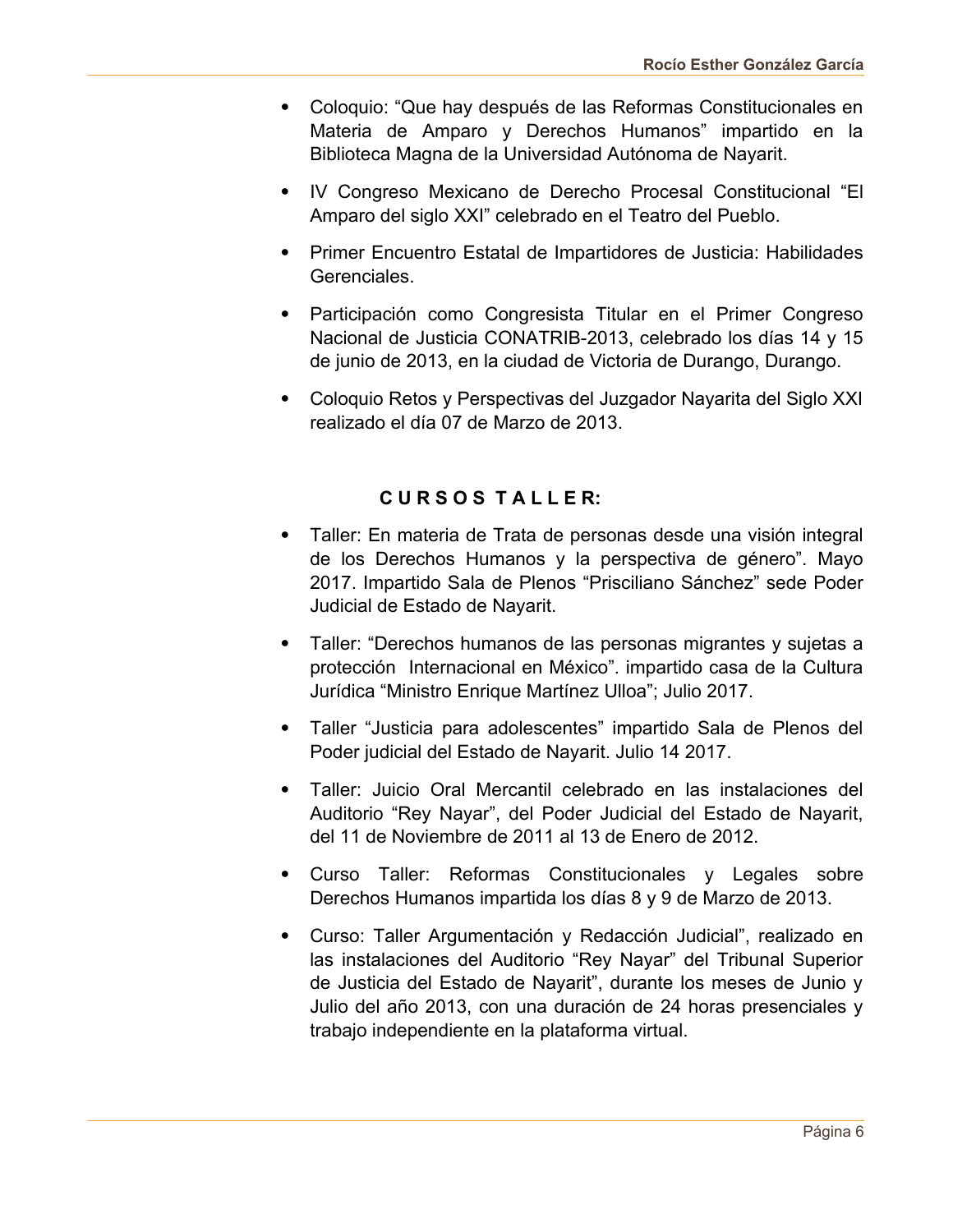- . Taller: Juicio Oral Mercantil celebrado en el Aula Magna de la Escuela Judicial durante los días 3, 4 y 5 de Julio de 2013.
- . Curso Taller: Argumentación y Elaboración de Sentencias", los días 21, 22 y 23 de Agosto del 2013, con una duración total de 21 horas.
- . Curso Avanzado para Jueces, Ministerios Públicos y Defensores Públicos en el Nuevo Sistema Penal Acusatorio, realizado en la Universidad Autónoma de Nayarit, del mes de Julio a Octubre de 2013.
- . Curso Taller: Valoración Probatoria impartido por la Mtra. María del Carmen Vázquez Rojas y el Dr. Jordi Ferrer Beltrán, celebrado en las instalaciones del Auditorio "Rey Nayar" del Tribunal Superior de Justicia del Estado de Nayarit, los días 8 y 9 de Noviembre del año 2013.
- . "Taller Regional": Aplicación eficaz de las órdenes de protección en el Estado de Nayarit, a la luz de los instrumentos Internacionales en materia de Derechos.

# **4%7%5%A%&%!%&%5%4%6%%9%:\**

- Ciclo de Conferencias la Nueva Ley de Amparo, del 15 al 19 de Abril de 2013 celebrado en las instalaciones del Museo Interactivo de Ciencias e Innovación de Nayarit, Ciudad del Conocimiento.
- . Conferencia: Límites del Juez Penal en la labor del enjuiciamiento realizada el 04 de Septiembre de 2013, en el Auditorio Rey Nayar.
- . Ciclo de Conferencias del XXIV Aniversario de Circuito y del Consejo de la Judicatura Federal y de la Casa de la Cultura Jurídica realizada los días 27 de Septiembre y 27 de Octubre del 2013.
- . Participación en el Primer Encuentro Estatal del Poder Judicial y la Procuraduría General de Justicia del Estado de Nayarit.
- . Asistencia al Foro "Alienación Parental, Consideraciones Jurídicas y Sociales en el Marco de los Derechos Humanos", celebrado en Tepic, Nayarit, el día 31 de Mayo de 2012.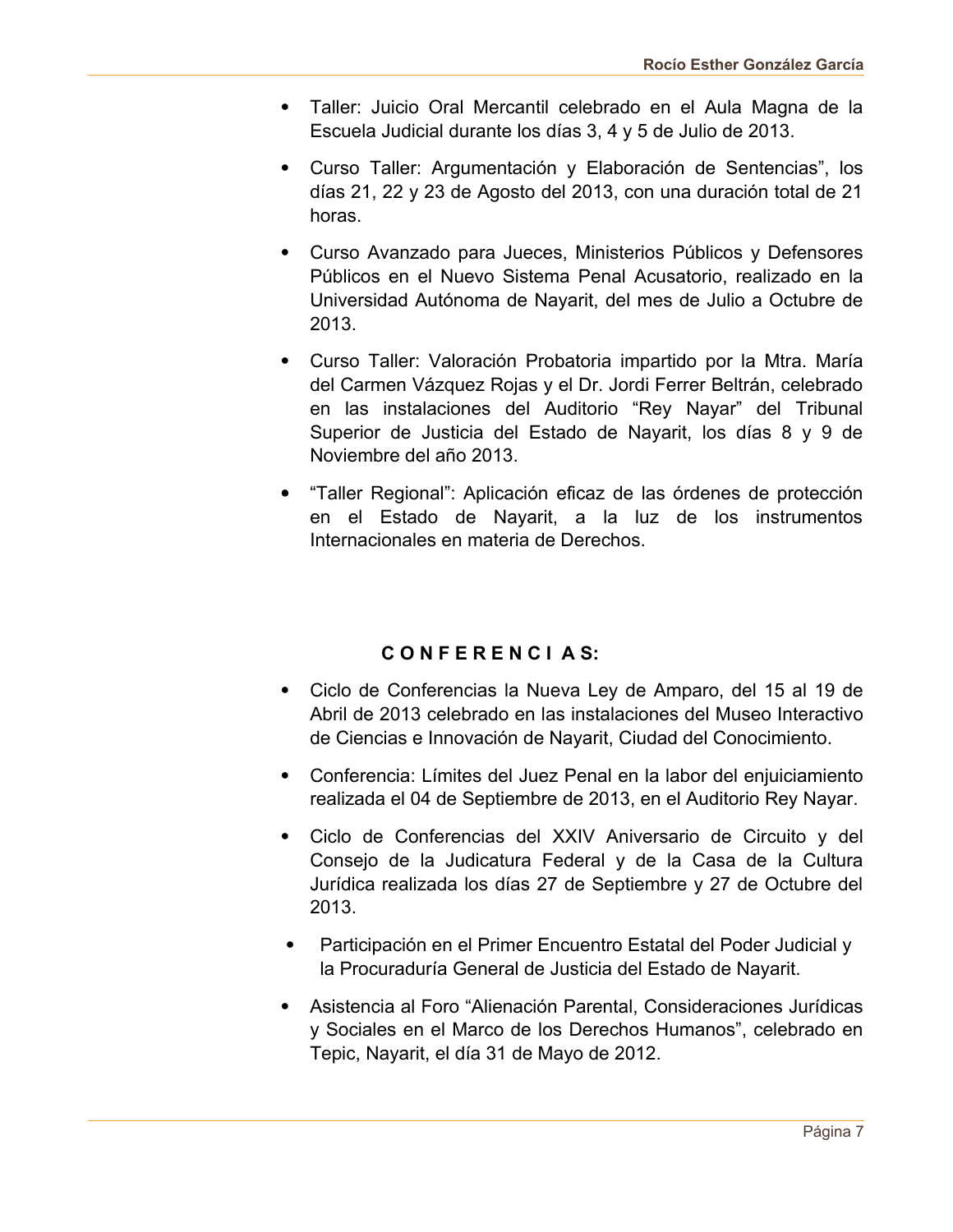- . Reconocimiento de participación en el ciclo de conferencias "Sentencias. Criterios Novedosos", llevado a cabo en la Universidad del Valle, en Tepic, Nayarit, el día 28 de Noviembre de 2012.
- . Reconocimiento otorgado por el Poder Judicial del Estado de Nayarit, por su aportación como Moderadora en el desarrollo del "Taller de Sentencias Relevantes", dentro de la temática "Criterios relevantes de los tribunales colegiados" en el Eje: "Criterios relevantes en materia civil, penal y familiar", celebrado en Tepic, Nayarit, el día 12 de Octubre de 2012.

## $$

- Reconocimiento otorgado como conferencista por la Federación de Colegios y Asociaciones de Abogados del Estado de Nayarit, A.C., Abogados Unidos por Nayarit, por su participación en el "Ciclo de Actualización Jurídica" y conducción de la conferencia debate "Principios procesales y la función jurisdiccional" impartido en el Auditorio "Rey Nayar", edificio sede del Poder Judicial, en Tepic, Nayarit, el 28 de Noviembre de 2013.
- . Participación en la Consulta Nacional Sobre una Reforma Integral y Coherente del Sistema de Impartición de Justicia en el Estado Mexicano organizado por la Suprema Corte de Justicia de la Nación.
- Participación como ponente en los módulos de "Funciones y Obligaciones del Secretario Judicial", "Responsabilidades Administrativas y Penal en que puede incurrir el Secretario Judicial" y "Funciones e intervención del Secretario Judicial" convocados por el Poder Judicial del Estado de Nayarit.
- Participación como conferencista "Carácter Social del Poder Judicial del Estado de Nayarit en el marco de la Semana del Abogado organizado o convocado por la Universidad Autónoma de Guadalajara, Campus Nayarit.
- Participación como presentadora del Libro (Argumentación Jurídica, Técnicas de Argumentación del Abogado y del Juez) convocado por el Tribunal Superior de Justicia del Estado de Nayarit.